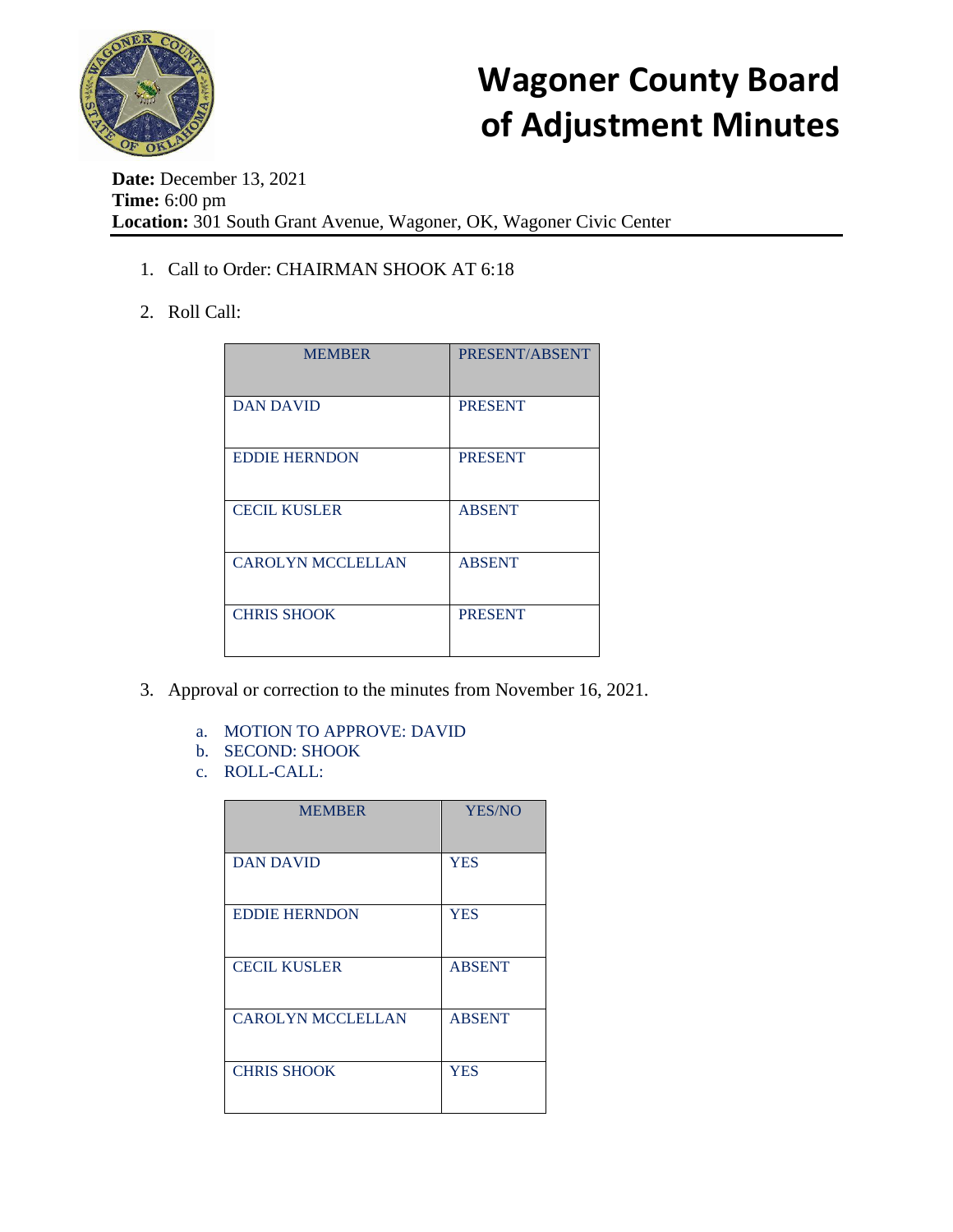

- 4. Grant or deny BOA #34-21, Michael & Misty Calico, map interpretation request of Sunnyside Estate Second Addition. Location: 8390 S. 298<sup>th</sup> E. Ave., Broken Arrow, OK.
	- a. MOTION TO APPROVE: DAVID
	- b. SECOND: SHOOK
	- c. ROLL-CALL:

| <b>MEMBER</b>            | <b>YES/NO</b> |
|--------------------------|---------------|
| <b>DAN DAVID</b>         | <b>YES</b>    |
| <b>EDDIE HERNDON</b>     | <b>YES</b>    |
| <b>CECIL KUSLER</b>      | <b>ABSENT</b> |
| <b>CAROLYN MCCLELLAN</b> | <b>ABSENT</b> |
| <b>CHRIS SHOOK</b>       | <b>YES</b>    |

- 5. Grant or deny BOA #36-21, Michael Barry, variance request to the bulk and area use requirements. Location: 32406 E. 700 Rd, Wagoner, OK.
	- a. MOTION TO APPROVE: SHOOK
	- b. SECOND: DAVID
	- c. ROLL-CALL:

| <b>MEMBER</b>            | <b>YES/NO</b> |
|--------------------------|---------------|
| <b>DAN DAVID</b>         | <b>YES</b>    |
| <b>EDDIE HERNDON</b>     | <b>YES</b>    |
| <b>CECIL KUSLER</b>      | <b>ABSENT</b> |
| <b>CAROLYN MCCLELLAN</b> | <b>ABSENT</b> |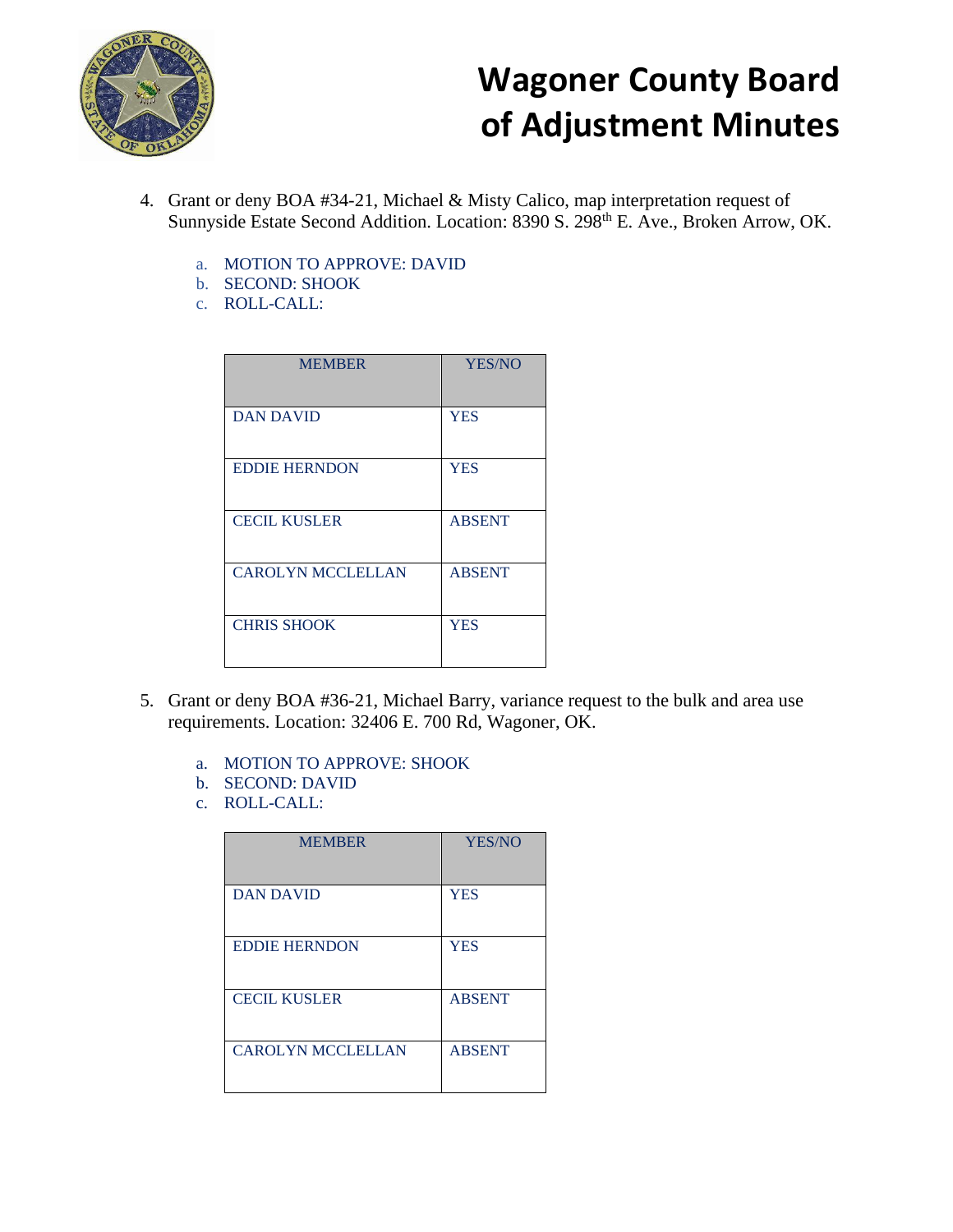

CHRIS SHOOK YES

- 6. Grant or deny BOA #37-21, Bernie Clegg, variance request to the bulk and area use requirements. Location: 25508 E. 740 Rd, Wagoner, OK.
	- a. MOTION TO APPROVE: SHOOK
	- b. SECOND: HERNDON
	- c. ROLL-CALL:

| <b>MEMBER</b>            | YES/NO        |
|--------------------------|---------------|
| <b>DAN DAVID</b>         | <b>YES</b>    |
| <b>EDDIE HERNDON</b>     | <b>YES</b>    |
| <b>CECIL KUSLER</b>      | <b>ABSENT</b> |
| <b>CAROLYN MCCLELLAN</b> | <b>ABSENT</b> |
| <b>CHRIS SHOOK</b>       | <b>YES</b>    |

- 7. Grant or deny BOA #38-21, Alan Harris, variance request to Section 3.2 of the Wagoner County Zoning Code. Location: 73133 S. 330 Rd, Wagoner, OK.
	- a. MOTION TO APPROVE: DAVID
	- b. SECOND: SHOOK
	- c. ROLL-CALL:

| <b>MEMBER</b>        | <b>YES/NO</b> |
|----------------------|---------------|
| <b>DAN DAVID</b>     | <b>YES</b>    |
| <b>EDDIE HERNDON</b> | <b>YES</b>    |
| <b>CECIL KUSLER</b>  | <b>ABSENT</b> |